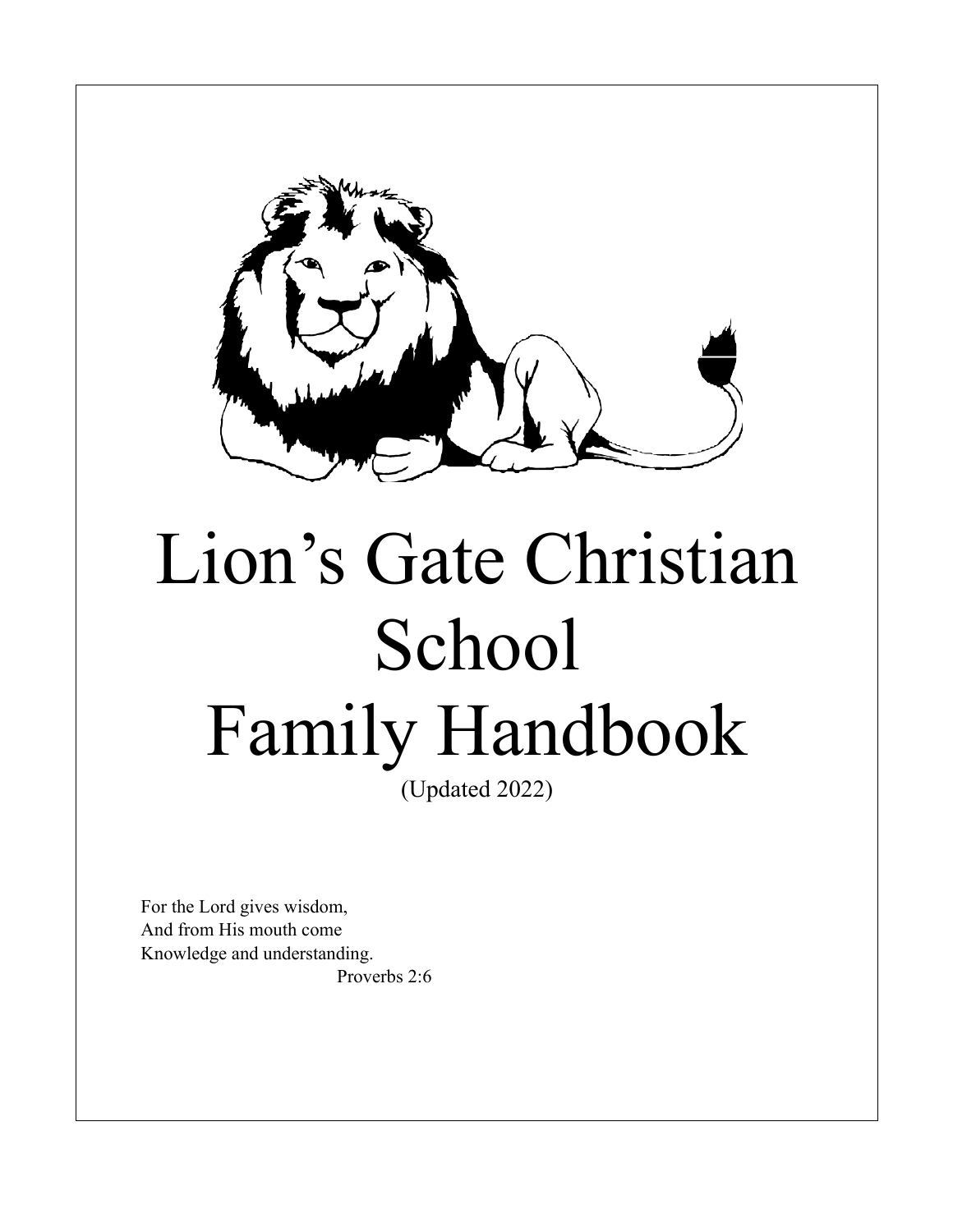Welcome to Lion's Gate Christian School (established in July, 2008). Lion's Gate Christian School is an independent ministry located at Capshaw Baptist Church. We are a co-op that offers home school families services such as classes, field trips, social events, and testing. As a co-op, we expect all members to share the workload and contribute by serving in various ways.

Although we offer many services to home school families, Lion's Gate Christian School is **NOT** a legal covering or umbrella school.

This handbook serves as a general overview of all policies and procedures. It is not exhaustive.

# VISION AND MISSION STATEMENT

Our vision at Lion's Gate Christian School is to bring home school families together so that we can encourage one another and share our unique gifts and talents with each other for the glory of God.

It is our goal to assist home school families by providing:

- A safe Christian environment in which families and children may learn, grow and develop friendships, and provide encouragement.
- A place where the Gospel will be shared and Christ's love will be demonstrated to all.
- Supplemental classes for K-12th grade taught by Christians from a Biblical perspective.
- Social activities, field trips, competitions, testing, and book clubs, etc. (activities vary).
- Opportunities for sharing knowledge and experiences with one another on topics such as learning disabilities, curriculum, or high school and college preparation.

#### ORGANIZATION

Steering Committee

Jeannette Weeks: Administrator, Registrar, Website

Margaret Provines: Secretary

Paula Morey: Facilities

Michelle Stewart: Events

Tammy Coulter: Treasurer

Non-Steering Committee Team Leads Service Coordinator: Mandy Nelms Lunch Coordinator: Melanie Bushnell

Contact Information:

| Jeannette Weeks          | $C: 256-503-0047$     | ruthjweeks@yahoo.com          |
|--------------------------|-----------------------|-------------------------------|
| <b>Margaret Provines</b> | $C: 256 - 874 - 5931$ | maprovines@gmail.com          |
| Paula Morey              | $C: 901 - 832 - 9958$ | pbz25@hotmail.com             |
| Michelle Stewart         | $C: 256-684-5208$     | stewartfamily1992@gmail.o     |
| Mandy Nelms              |                       | $\frac{1}{\text{longvolume}}$ |
| Melanie Bushnell         |                       | lgpizzalady@gmail.com         |

 $ruthi weeks @$ yahoo.com  $maprovines @gmail.com$ [pbz25@hotmail.com](mailto:pbz25@hotmail.com) stewartfamily1992@gmail.com  $\lim_{\alpha \to 0}$  [liongvolunteer@gmail.com](mailto:liongvolunteer@gmail.com)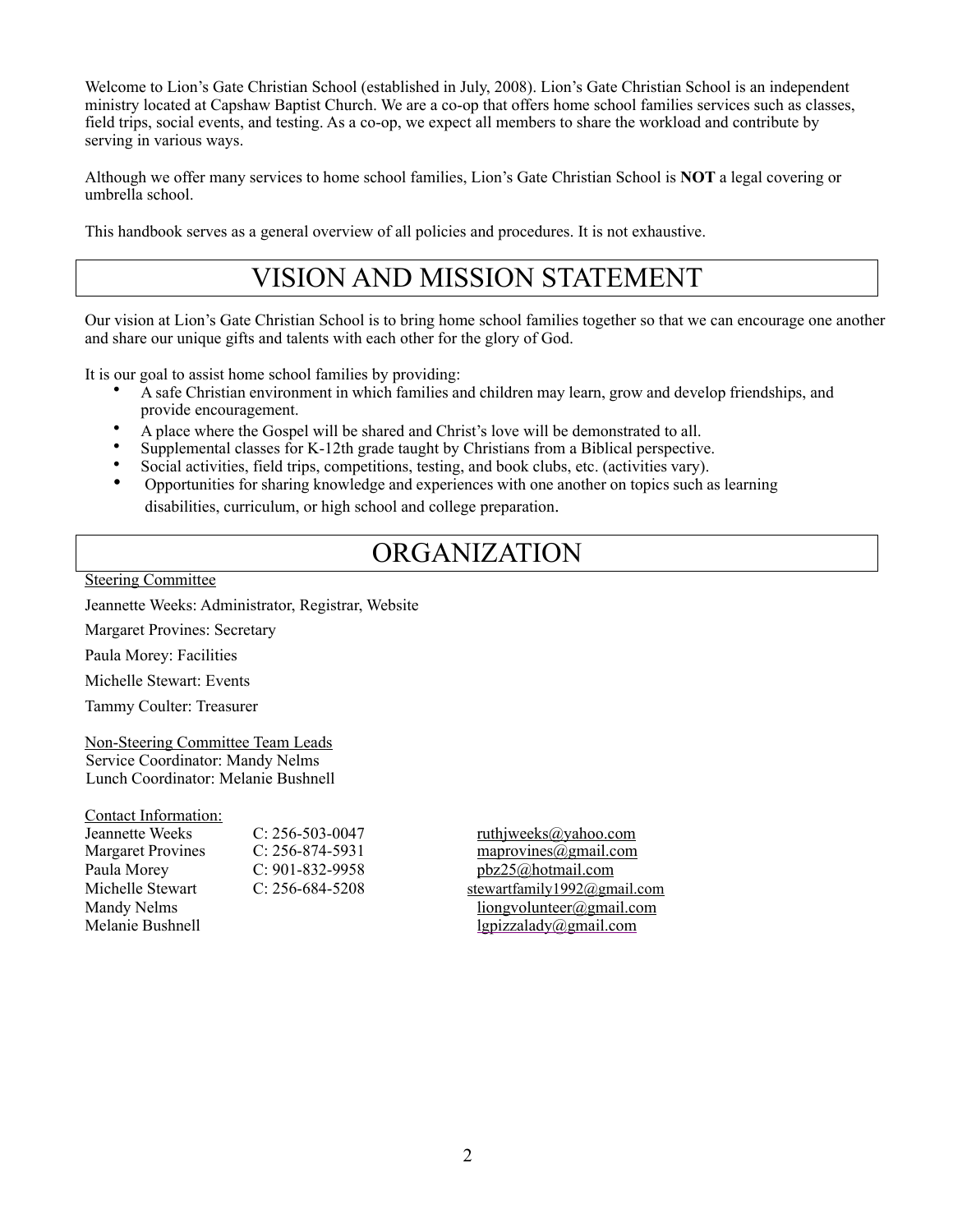# STATEMENT OF FAITH

What We Believe:

- About God: God is the Creator, Redeemer, and Sustainer of the Universe. God has eternally existed, expressed in three persons: Father, Son and Holy Spirit. The three are at once co-equal and yet one God.
- About Eternity: God's majesty and mystery hold the keys to eternity and the "end times." Every person has the opportunity to enjoy the blessings of God for eternity through forgiveness and salvation--not earned on our own merits, but received as a gift from God.
- About Jesus Christ: Jesus Christ is the Son of God, co-equal with the Father, both human and divine. Jesus was born of the Virgin Mary, lived a sinless human life and offered himself as the perfect sacrifice for the sins of all by dying on a cross. He arose from the dead, demonstrating God's power over both sin and death. He ascended to Heaven where he is the mediator between God and people. He will come to reign in the Kingdom of God.
- About Salvation: Salvation is a gift from God to all people. Men and women can never make up for their sin by self-improvement or good works. Only by trusting in Jesus Christ as God's propitiatory gift, bringing creation into right relationship with God, can a person be saved from sin's penalty. When God has begun a saving work in the heart of any person, assurance can be received that he will continue his saving work until the day of its full consummation.
- About the Holy Spirit: The Holy Spirit is equal with the Father and the Son as God. The Holy Spirit is present in the world, adjuring people to follow Jesus' Way. The Holy Spirit provides the Christian with power for righteous living, understanding spiritual truth and guidance in doing what is right.
- About the Bible: The Bible, both Old Testaments and New Testament, is God's Word to creation. Human authors, through the guidance of the Holy Spirit, wrote it. The Holy Scriptures are inspired by God, and provide the unique and fundamental authority on matters of faith and practice.
- About Faith and Practice: Scripture provides the primary resource and authority in all matters of faith and practice. Each believer is to be led in those areas by the Lord, to whom he or she alone is ultimately responsible.

# ADMISSION AND REGISTRATION

Our classes follow the age guidelines of public/private schools. Students must be the appropriate age for the grade by September 1.

| Grade        | Age by September 1 | Grade    | Age by September 1 |
|--------------|--------------------|----------|--------------------|
| Kindergarten | 5 years old        | Seventh  | 12 years old       |
| First        | 6 years old        | Eighth   | 13 years old       |
| Second       | 7 years old        | Ninth    | 14 years old       |
| Third        | 8 years old        | Tenth    | 15 years old       |
| Fourth       | 9 years old        | Eleventh | 16 years old       |
| Fifth        | 10 years old       | Twelfth  | 17 years old       |
| Sixth        | 11 years old       |          |                    |

You may bump your child down a grade, but they may not be bumped up for co-op classes. The youth is now based on age and grade. Students must be 12 years old and in the 7<sup>th</sup> grade by September 1.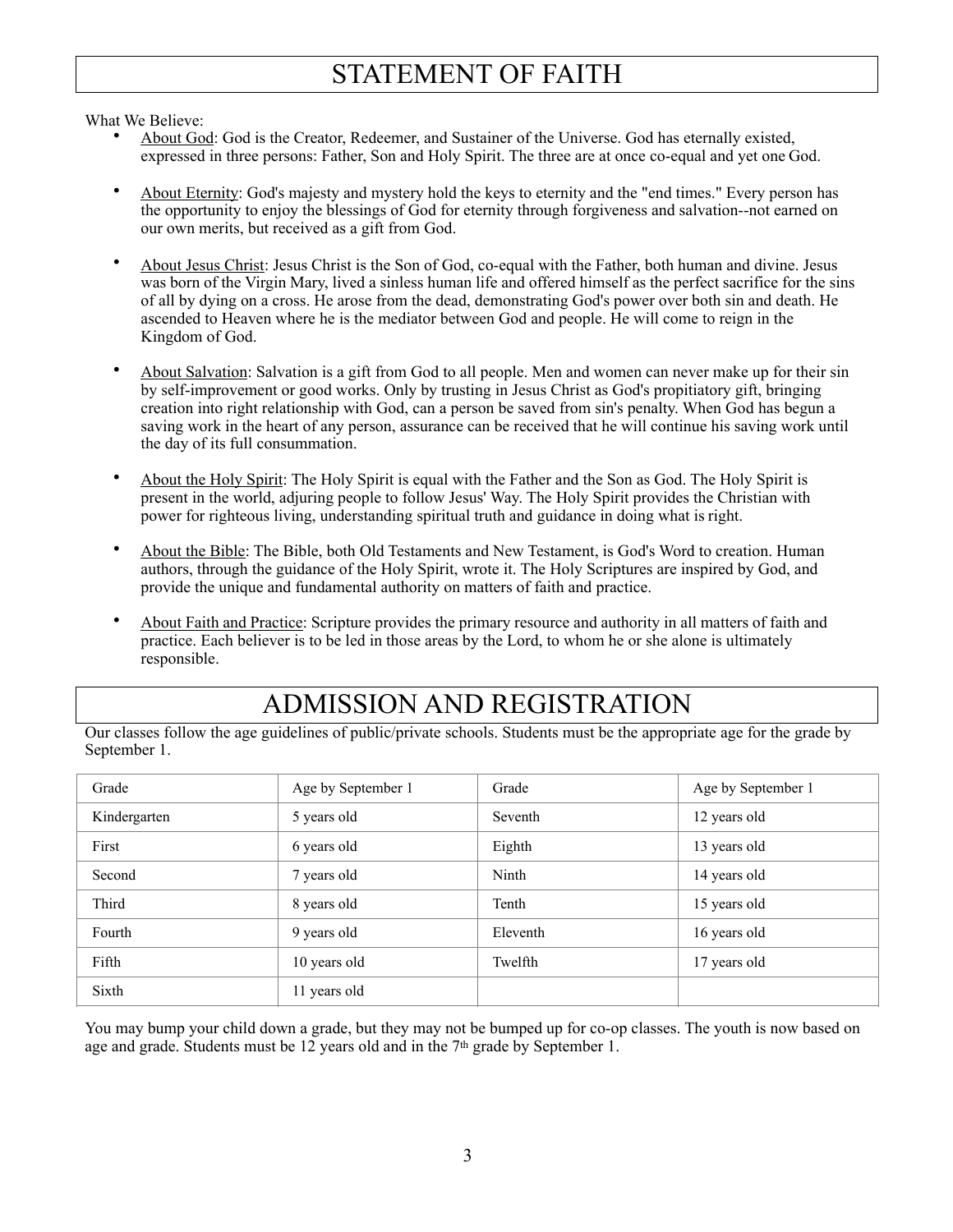General Information:

- 1. Current families have priority registration.
- 2. Classes are held on Tuesdays and Fridays at Capshaw Baptist Church.
- 3. We require a \$40 non-refundable per semester co-op fee payable to "Lion's Gate Christian School."
- 4. We require a 20% non-refundable class deposit (\$150 maximum deposit) which secures the student's spot in class(es). The fee will be applied to July invoices. (This in addition to the co-op fee).
- 5. All fees and paperwork must be submitted within 10 days of registering to guarantee a spot in class(es).
	- a. Medical Release (per student)
	- b. Release of Liability (per family)
	- c. Copy of Insurance card front and back.
- 6. Families must be in good standing in order to be eligible for re-enrollment. This includes but is not limited to: up to date on service hours and fees to teachers.
- 7. Registration will occur through our website.
- 8. All new families must attend one orientation meeting. See website for exact date. Administration reserves the right to require all families attend a yearly meeting.
- 9. Registration will close in May. We will reopen for a limited time in July for add/drop.

New Families: Go to website and click on the "Request membership" tab. Follow directions to complete registration process.

Returning Families: Register by logging into the website and follow instructions under "Registration" tab. You must update your profile each year to change grades, cover school info, contact info, etc.

# FEES AND FINANCIAL ASSISTANCE

Lion's Gate Christian School is financially independent from Capshaw Baptist Church. School year runs from June 1st to May 31st. All families will be asked to pay a non-refundable semester fee of \$40 twice a year to Lion's Gate Christian School – Fall and Spring. Checks should be made out to "Lion's Gate Christian School." Fee uses include but are not limited to: church usage fee, paper products, printing, special events (Progressive Dinner, Parties, Fairs, Donations to Capshaw, etc.)

Classes are an additional cost. Fees are set by the teacher and are paid directly to the teacher.

- a. Fees are paid in two installments (minus 20% non-refundable deposit to secure classes for fall semester). All other fees go directly to the teacher. No deposit is required for Spring. Fall Semester: July 15/September 15; Spring Semester: January 15/February 15
- b. Once a parent has paid for a class, no refunds will be given.
- c. If fees are not paid on time, the teacher has the right to drop the family from the roster. Teachers will contact the parent to let him/her know about payment and date payment is due. Failure to pay could result if removal from class and/or co-op and affect future registration.
- d. Other possible fees (optional): yearbooks, field trips, social events or testing.

#### **\*\*\* All accounts to Lion's Gate and teachers must be paid in full by the end of each semester. If accounts are outstanding, the family will not be allowed to participate in classes/activities the next semester until the accounts are current (unless special arrangements have been made) and service hours have been fulfilled.**

Returned (Bounced) Checks/Non-payment:

- Checks to Lion's Gate: \$30 charge. Family is obligated to reimburse Lion's Gate for any other fees the bank may charge in connection with returned check.
- Checks to teachers: \$30 charge. Family is obligated to reimburse teacher for any other fees the bank may charge in connection with that returned check.

#### Financial Assistance:

If your family is in a true financial situation, please contact Administration.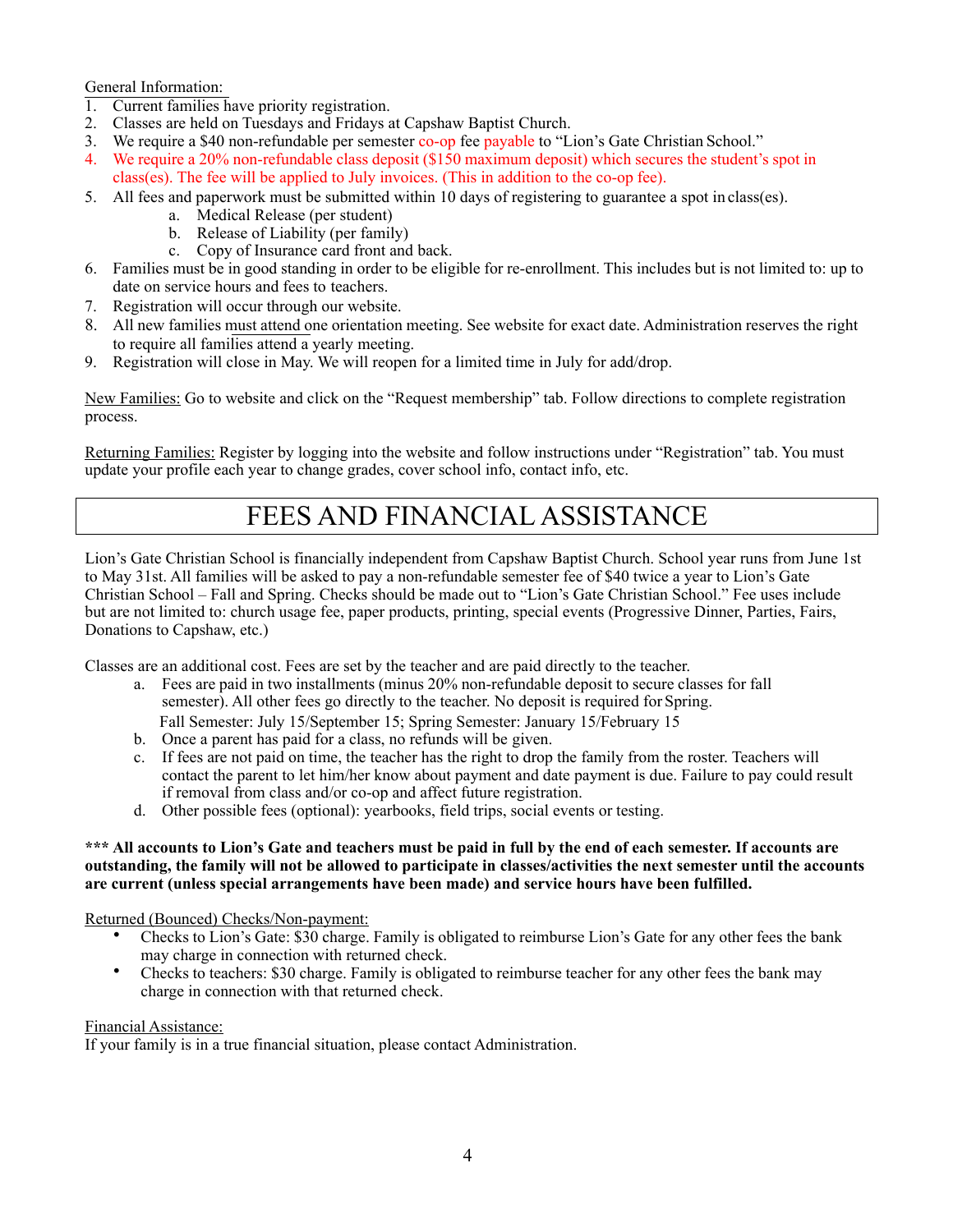# **COMMUNICATION**

Website: Our website [www.lionsgatechristian.com](http://www.lionsgatechristian.com/) is our **primary means** of communication.

- If you have any questions, please check the website first before contacting steering committee members. • It is imperative that you keep your member profile up to date as well as select forum updates. Notify the
- Secretary of any changes to your profile throughout the year.
- Weekly Update: A weekly email that sends out co-op wide events, news, etc. Request on your profile page. Click "Edit my profile" and check box.

Email: **Please read all emails**. They contain vital information concerning events, registration, pictures, requests, etc. We understand that your time is limited, but in order to stay informed, it is to your benefit if you read them.

Mailboxes: Each family and teacher has a folder in the mailbox at the hall monitor station. Tuition checks may be placed in these boxes as well as any correspondence between teachers, families, and Lion's Gate Administration.

## ADD/DROP

We ask parents to consider carefully with their children their class selections when registering. Dropping and adding classes is permitted but should be limited to necessary situations. Most of our teachers require a minimum number of students. If students drop a class, it may create a hardship for the teacher or lead to a class cancellation. Please prayerfully consider your selections.

- Decision to drop before first day September 15/January 15: Forfeit non-refundable deposit and July/ January payment.
- Decision to drop after September 15/February 15: Class must be paid in full unless teacher waives fee and/ or reimburses.
- Class additions must be approved by the Registrar ONLY.

# **ATTENDANCE**

- If you know in advance you will miss a class, please contact the teacher to let them know.
- It is the student/family's responsibility to contact the teacher concerning make-up work. Each teacher will provide you with his/her own attendance and make-up work policy; you are obligated to follow it.
- Excesses absences may result in removal from class.

# STUDENT ACCOMMODATIONS

Students with learning disabilities will be accommodated as best we can, but it must not affect the pace of the class and what the other students are doing. The parent is responsible for working with the teacher to make sure the student's and the class' needs are met.

# PICK-UP/DROP-OFF/BREAKS

- All parents must sign students in and out at the hall monitor's table (7-12 students may check themselves in and out). This means parents are to walk K-6th students into the building and out.
- Students should not be dropped off earlier than ten minutes before class starts.
- If a student has a break between classes, parents must pick up their student, stay on campus to monitor them, or parent must register for study hall and pay the fee. **Any student in study hall must bring work.**
- When entering, students go directly to class. If the previous class has not yet dismissed, the student should stand quietly in the hall until the prior class dismisses.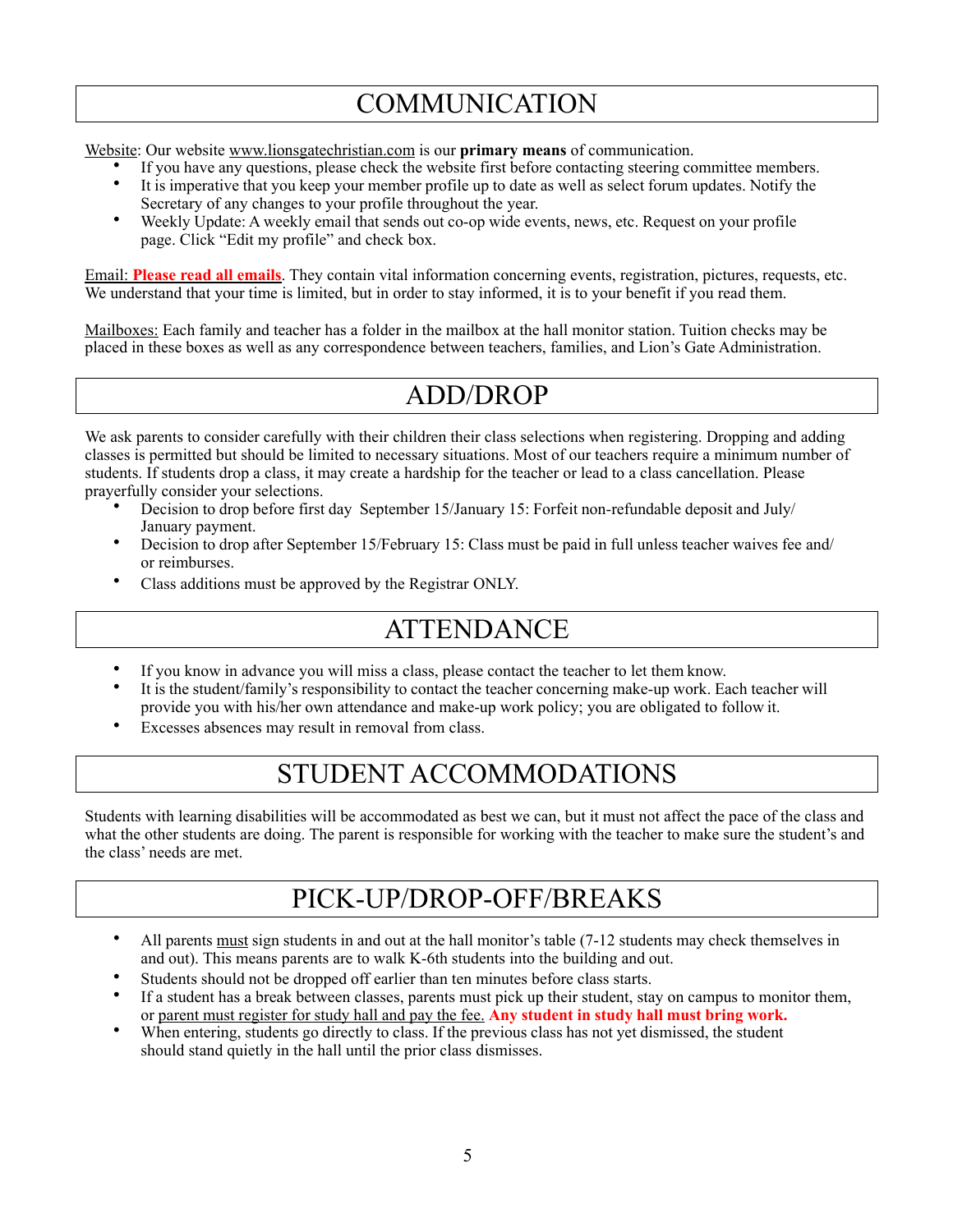- Parents are to sign out their K-4th grade before picking them up from their classrooms. Teachers will not allow K-4th grade students to leave until the parent is there to pick them up. Failure to pick up child and abuse teacher time may incur a babysitting fee.
- For the safety of our students, if a parent needs to take their child out of class early, the parent must stop by the hall monitor station before getting child from class.
- Pick up by someone other than parent or approved adult (as stated when requesting membership):
	- o Administration must be notified.<br>  $\circ$  Adult picking up student must ch
	- o Adult picking up student must check in with the Hall Monitor. Hall Monitor will check for notations, call parent if necessary, and ask for I.D.
	- o Adult must sign student out before picking him/her up from the classroom.

# LUNCH

- Tuesday lunch will be in the Family Life Center. Friday lunch is held in Capshaw Commons.
- Lunch Visitor Policy: an occasional visitor is okay, but administration needs to be notified ahead of time. If the visitor would like to attend classes, that is also permissible with administration approval. Once you have been approved, you must then contact teachers to gain their permission. We reserve the right to revoke these privileges if they are abused in any way.
- For students to attend lunch, they MUST be enrolled in classes. This is NOT a social opportunity but a service to families whose students attend classes.
- Due to moderate to severe nut allergies, Lion's Gate is completely nut free. No nut products will be **allowed. If you see nut products, promptly discard them, clean area if necessary, and give student an alternate lunch (located in kitchen). Notify Administrator, and she will contact the family to ensure adherence to policy.**

# SERVICE HOURS

Lion's Gate is a co-operative effort, and the success of this endeavor depends on the input and cooperation of all families. We rely on parents to volunteer and contribute their time, energy, creative, ideas, and skills. As such, all families are expected to perform service hours. We will track service hours to ensure compliance. Future registration in classes and participation in functions may be affected by non-compliance.

\*\*\* The number of hours may fluctuate yearly depending on the number of families enrolled and the number of activities/ events/etc. the school may have.

#### **Every family, including teachers, is expected and required to serve in some capacity. Parent is responsible for reviewing responsibilities for each assignment. Service hours may not be hired out. Parents are expected to serve out those hours.**

Possible areas of service are but not limited to:

- Lunch Duty
- Hall Monitor
- Study Hall Monitor
- On Call Substitute • Academic Substitute

• Cleaning Crews

- Field Trips
- Socials, Parties, etc.

# HIGH SCHOOL

Teachers will assign grades and report the grades to the student and parents. Parents must follow the rules set by their legal coverings regarding grades, transcripts, and any other policies. Lion's Gate recommends the following guidelines for awarding high school credit.

• One credit: 2.5-5.0 hrs of coursework per week for 2 semesters (~90-180 total hrs; 120-180 hrs more acceptable). A semester is ~18 weeks.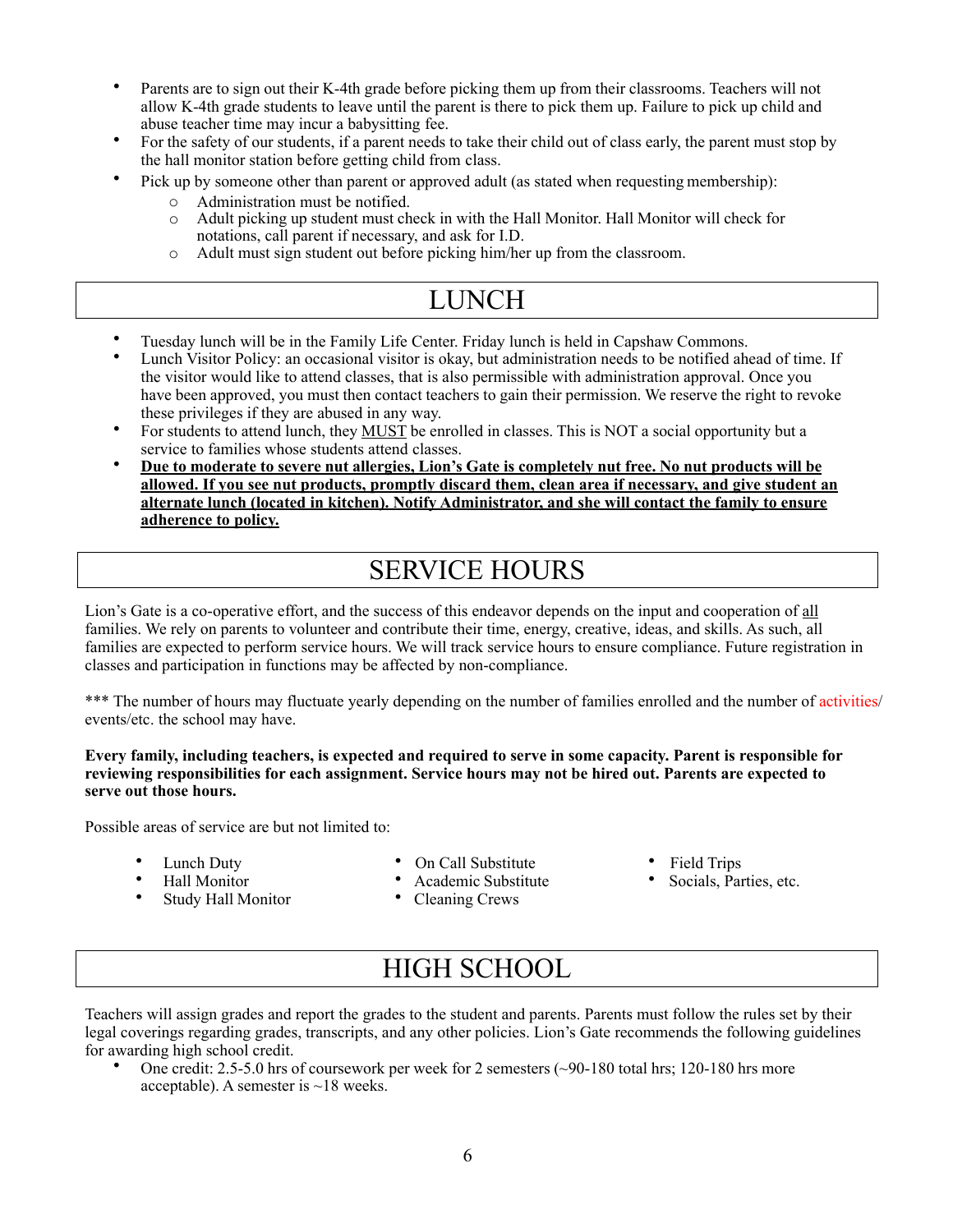- Half credit: 2.5-5.0 hrs. of coursework per week for 1 semester (~45-90 total hrs.) or 1-3 hrs. of coursework per week for 2 semesters (~36-90 total hrs.) 60-90 hrs. is more acceptable.
- Standards and credits may vary according to student's needs and abilities.
- A credit may also be earned by completing a formal unit of study in a high school level book. (Examples: completing a Saxon Algebra II book or an Apologia Chemistry book.)

\*\*\* High School Senior Recognition: Lion's Gate parents organize a senior recognition to honor graduates.

# **TESTING**

If we have a volunteer to coordinate testing, standardized testing will be offered in the Spring after classes have completed for the year.

#### TEEN DRIVING POLICY

#### **\*\*\*\* PARENTS ARE RESPONSIBLE FOR KNOWING THE ALABAMA GRADUATED DRIVING LAW AND ENSURING THAT STUDENTS ADHERE TO IT \*\*\*\***

#### PARKING IS IN FRONT OF THE FAMILY LIFE CENTER ON FRIDAYS. PARKING IS ON THE BACK SIDE OF THE FAMILY LIFE CENTER ON TUESDAYS.

Driving themselves or siblings: Does not need approval. Parents have given implied permission for teens to drive siblings to and from co-op.

Driving other teens/students:

- Must submit approval (email) to the Steering Committee from BOTH parents, driver and passenger.<br>• For long-standing arrangements, you will only have to do this one time (please be as specific as poss
- For long-standing arrangements, you will only have to do this one time (please be as specific as possible as to what is approved and duration) to let us know that parents are in agreement. This must be on file with Admin before students can leave together and is in addition to original intake paperwork.
- For example,

Passenger: Jacob Cecil has permission to ride with Kayleigh Cantrell for the 2022-2023 school year. Driver: Kayleigh Cantrell has permission to drive Jacob Cecil for the 2022-2023 school year.

Teen/Student Drivers:

- Must maintain a safe speed, avoid reckless driving, and be aware of others in the parking lot.
- May not loiter in parking lot or in their cars.
- May not leave campus with fellow students in their car unless all students offer written permission from their parents.

## SPECIAL EVENTS/FIELD TRIPS

Special projects, activities and field trips intended as a school wide functions should be added to the school calendar and approved by the Administration. Our Secretary must be notified of all events, and she will add them to the school calendar. To attend functions, a student MUST be enrolled in classes, attend class regularly, and family must be current on service hours.

Lion's Gate expects all students to exhibit Christ-like conduct while attending school functions. If a student does not conduct himself or herself in such a manner, the parent and student will be asked to leave the function. It is the responsibility of the parent to make sure their student knows and follows the rules set.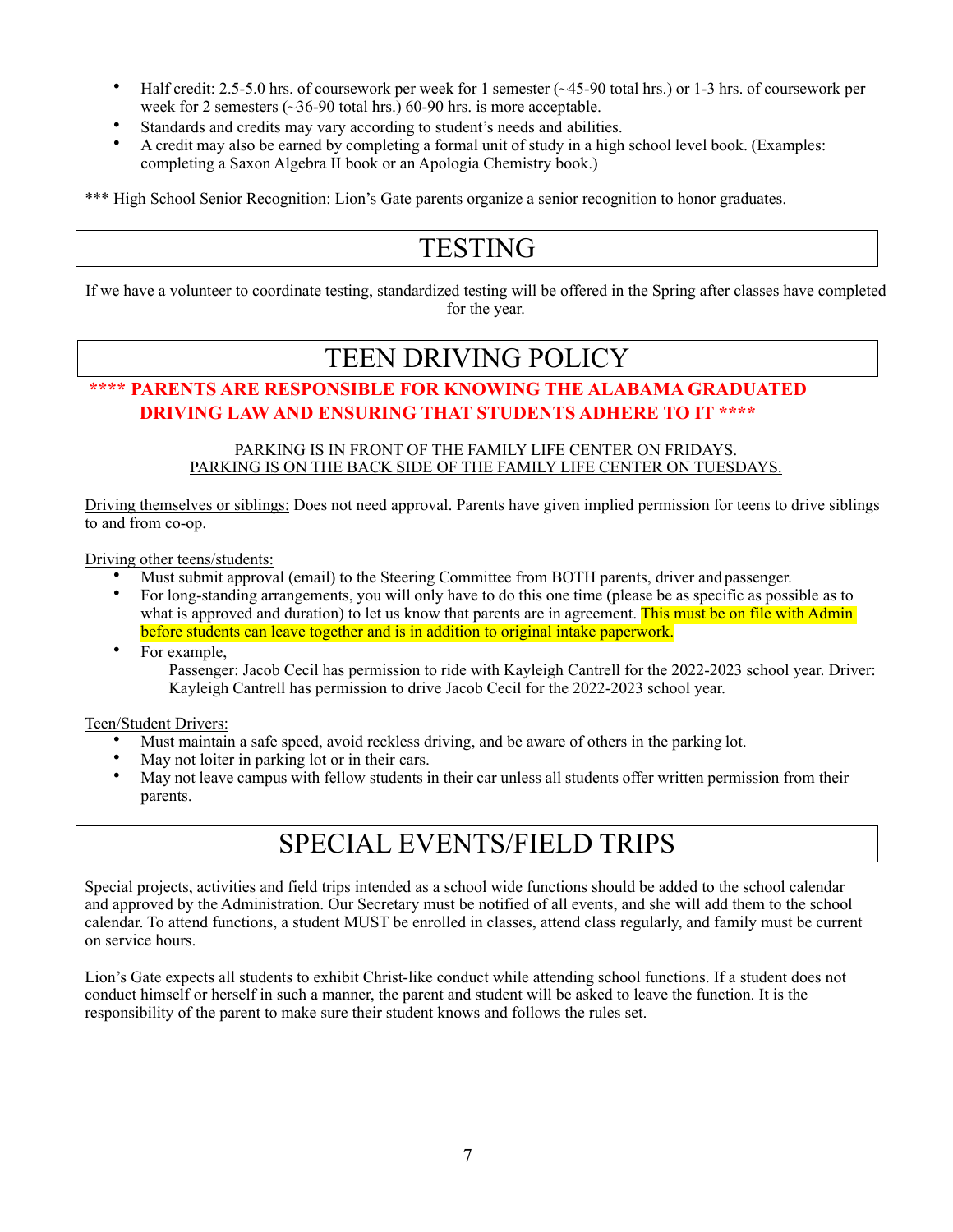If a field trip is scheduled to leave from the school (Capshaw property), a field trip permission form must be filled out and returned to the field trip coordinator. The student will not be allowed to leave school without a signed form by parent or guardian. If a field trip is scheduled but attendees are meeting at a designated location, a field trip form is not required. By escorting child to a location, the parent has given permission for student to attend.

#### INCLEMENT WEATHER

In case of tornadoes, please understand that we value safety. If we are under a watch or warning and we deem the situation unsafe, we will not let teen drivers leave the premises until the danger has passed.

School Closings/Delays:

- We will use Madison City or Madison County School's decisions as a GUIDELINE for school closings, delays, etc.
- Administration will make the final decision on closings and delays, so during inclement weather, please check your email often to stay informed. If we do have a 2 hour delay, we will start classes at 10:00 a.m.
- Administration reserves the right to have only graded academic classes meet depending on length of delay. This will be communicated via website and email.
- Tornado and fire plans are posted on the website. Please familiarize yourself with those procedures.

# ILLNESS

Children/Participants should not attend if they are sick or experiencing any of the following;

- Fever within the last 24 hours (not medicated). They must be free of a fever for a full 24 hours before **being allowed to participate in classes or other school sponsored events**.
- Diarrhea, vomiting, or nausea within the last 24 hours.
- Contagious virus or infection (i.e. conjunctivitis, chicken pox, unidentified rashes, etc.)
- Runny nose, colored mucus, or uncontrolled coughing.
- If you student has been exposed to a virus or is starting to exhibit symptoms of illness, DO NOT bring them to school or a school event.

If a child becomes sick during the day, parents will be notified and asked to pick the child up.

# DRESS CODE

**We expect all students, teachers and parents to follow our dress code while on school campus or at any activities or field trips sponsored by the school**. Dress modestly and in a manner that does not call undue attention to oneself. Our desire is to set a Godly example, not be legalistic.

DO:

- Wear clothes that fit you properly. (Not too tight; not too baggy no undergarments should be seen)
- Wear clothes that are appropriate for the weather and class activities you may be doing.
- All clothing should be in good shape (not full of holes or dirty) and clean.
- If any water activities are involved and bathing suits must be worn, girls must wear modest one-piece suits or tankinis and boys must modest swimsuit.
- Maintain a clean-cut hairstyle. Mustaches and beards are allowed if they are kept neat and trimmed short.
- Short dresses or shorts with leggings are permitted. If leggings are worn, shirts must be long enough to cover the backside and top of thighs when arms are lifted straight up.
- Camisoles, tank tops, and spaghetti straps are allowed under other shirts or jackets as long as the top shirt or jacket stays on all day.

#### • DON'T

- Tight shirts, shorts or pants undergarments should not be seen. No bra outlines/straps or underwear outlines.
- Overly baggy shirts, shorts, or pants.
- Undergarments should remain undetectable and covered at all times.
- Plunging necklines that reveal cleavage (one or two inches below the collar bone is OK).
- Clothing with offensive logos or pictures (shirts showing alcoholic beverages, tobacco, or drugs, skeletons, secular rock bands, or any shirt that appears evil or scary.)
- Short shorts, skirts, or skorts: use the 3x5 index card rule five inches above the top of the kneecap.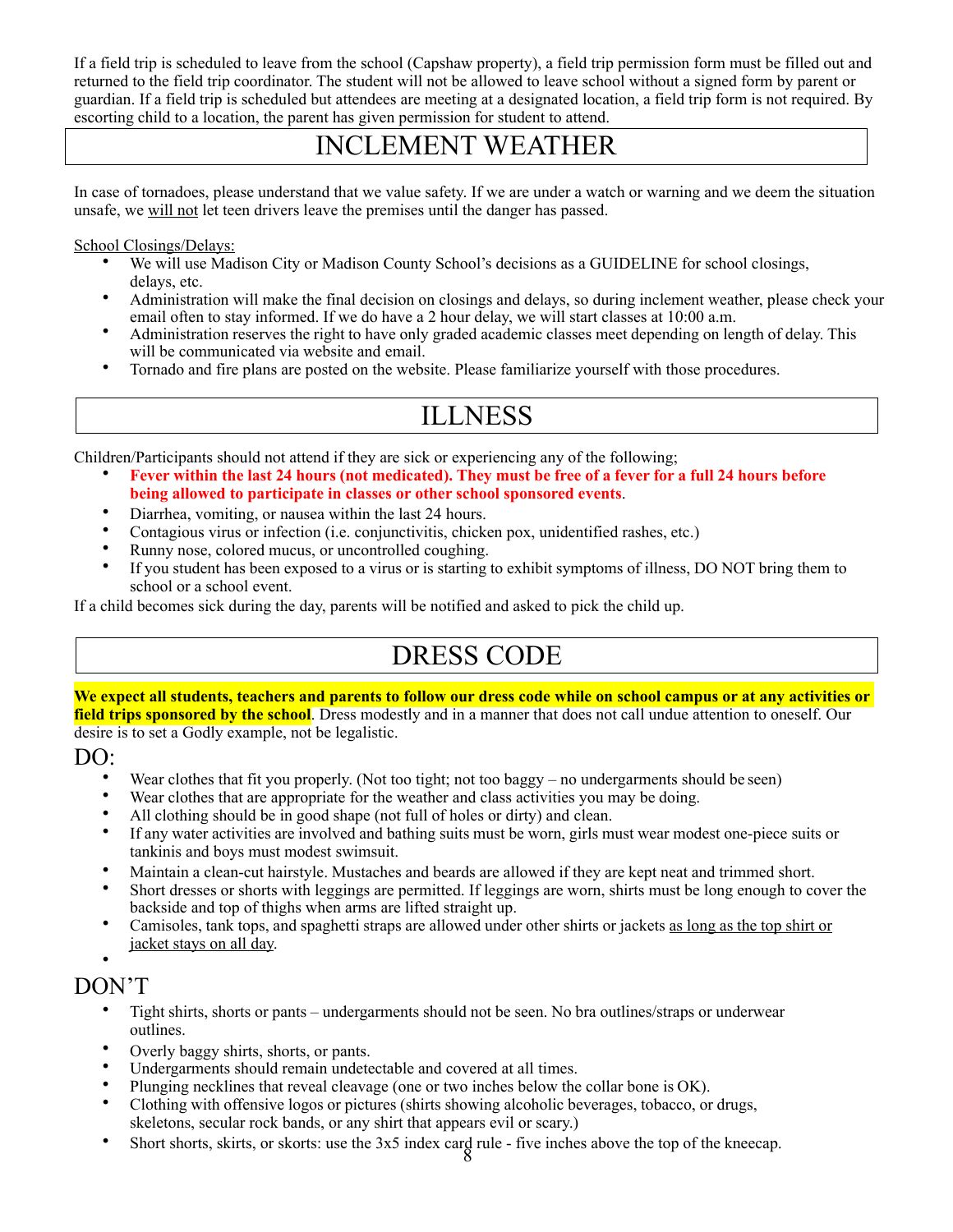- No stomachs showing (make sure your child can lift their arms straight up and still have the shirt cover their stomachs).
- If a hat is worn, teachers have the right to request that the hat be put away during class.
- Shear fabrics, unless they are worn over an appropriate garment, must have a one inch width and/or no undergarments showing.
- Gothic style dress, makeup, black fingernail polish, or hairstyles.

WE WILL SEE NO CLEAVAGE, BRA STRAPS, BELLIES, BRIEFS, OR BOXERS. Violations of dress code will require changing, adding clothing, or being removed from classes. Parents will be notified by the administration. Repeated offenses may result in suspension and/or expulsion.

# STUDENT CODE OF CONDUCT

- No drugs, alcohol or tobacco of any kind will be allowed on the premises. This includes prescription and over the counter drugs. (Possession of these or being under the influence may result in immediate expulsion.) Children with special medical needs may leave necessary medication with the Hall Monitor.
- **No weapons, including pocketknives. Possession of weapons may result in immediate expulsion.**
- Come to class prepared and with assignments completed. Be prompt.
- Use manners. Show respect and obey all teachers and adults. Display self-control.
- Using inside speaking voices. No yelling, screaming, or loud noises.
- Encourage and support one another. No name calling. Include all students.<br>• Guard your tongue. No profane, crude language or derogatory comments w
- Guard your tongue. No profane, crude language or derogatory comments will be tolerated. No verbal threats or slurs. (This may result in immediate expulsion.)
- Follow dress code. Dress modestly.
- Be respectful of Church property.
	- o Clean up after yourself.
	- o Do not write on or damage furniture, floors, ceilings, or walls. Parents will be required to pay for any damages to property.
	-
- <sup>o</sup> No running or horseplay in or around the facilities. No food, drinks, or gum is allowed except in the lunchroom. (Possible exceptions: water bottles that can be sealed; food for class activity or party.)
- No aggressive behavior or inappropriate physical contact with others. Fighting or injuring others may result in immediate expulsion.
- Lion's Gate operates on an honor code. Students must maintain the highest level of honesty and integrity. They will not lie, cheat, or steal, including plagiarism. Violation of the honor code will result in immediate action by the teacher and Administrator.
- Students are required to be in a class or study hall at all times. **Students may not sit in vehicles without parent supervision or roam the halls**. Measures will be taken to ensure compliance by student and parents.
- **Cell phone use is not allowed on campus (this includes classrooms, hallways, lunch room, break areas, bathrooms, and any other area on campus).** Cell phones may be kept in purses, backpacks, or bags. Any cell phone that is seen or heard will be confiscated until the end of day.
- No electronic devices during school hours unless approved by teacher or Study Hall Monitor.
- **Personal belongings brought to school should remain in a backpack unless a teacher or adult gives permission for the item to be out.** If an item is out without permission, it will be taken and turned into the hall monitor station. Confiscated items may be picked up at the end of day or class. Any item that does not fit in your backpack may be left at the hall monitor station.
- Students may not leave school property without a parent or guardian and should notify hall monitor when leaving. You must sign out when you leave and return. **You may not leave campus with another teen driver unless parent has submitted approval to Administration.**